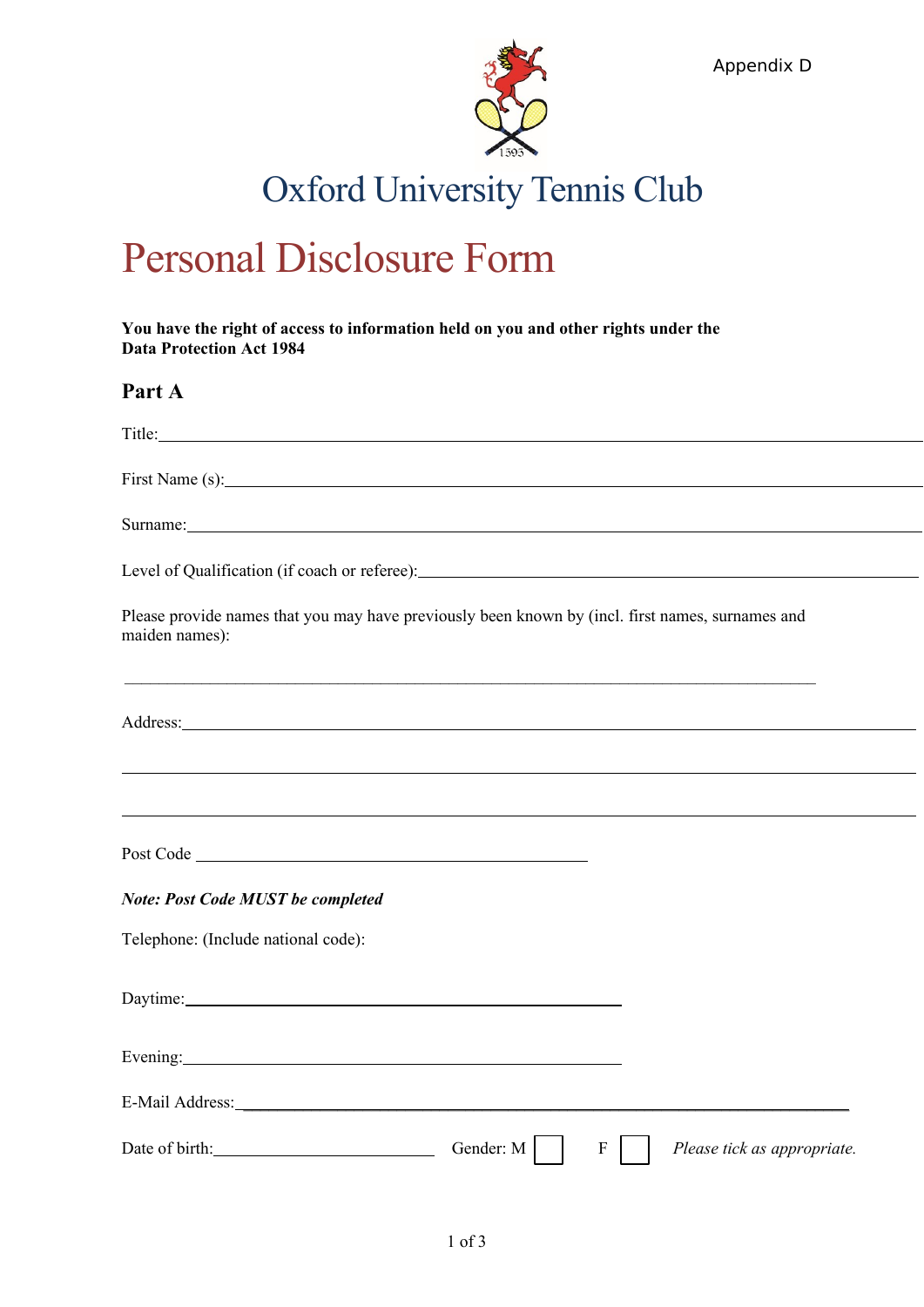## Appendix D

| <b>Current Club(s)</b> | Position (* Please delete as appropriate)                             | <b>Start Date</b> |
|------------------------|-----------------------------------------------------------------------|-------------------|
|                        | Manager/Professional/Official/Child Protection Officer<br>$Other*$    |                   |
|                        | Manager/Professional/Official/Child Protection Officer /<br>Other $*$ |                   |
|                        | Manager/Professional/Official/Child Protection Officer /<br>Other*    |                   |

| <b>Previous Clubs</b><br>(last 10 years) | Date from | Date to | <b>Reason for moving on</b> |
|------------------------------------------|-----------|---------|-----------------------------|
|                                          |           |         |                             |
|                                          |           |         |                             |
|                                          |           |         |                             |

# **Part B**

### **Self Declaration (for completion by the individual named in Part A)**

Have you ever been convicted of any criminal offences? (excluding motoring offences) **YES/NO\***

If YES, please provide details of any criminal convictions:

NOTE: You are advised under the provisions of the Rehabilitation of Offenders Act 1974 (exceptions) Order 1975 as amended by the Rehabilitation of Offenders Act 1974 (Exceptions Amendment) Order 1986, you should declare all convictions including 'spent' convictions.

Are you a person who has been investigated by any Social Services department as being an actual or potential risk to children or young people? **YES/NO\***

If YES, please supply details:

Have you ever had any disciplinary sanction relating to child abuse? **YES/NO\***

If YES, please supply details: